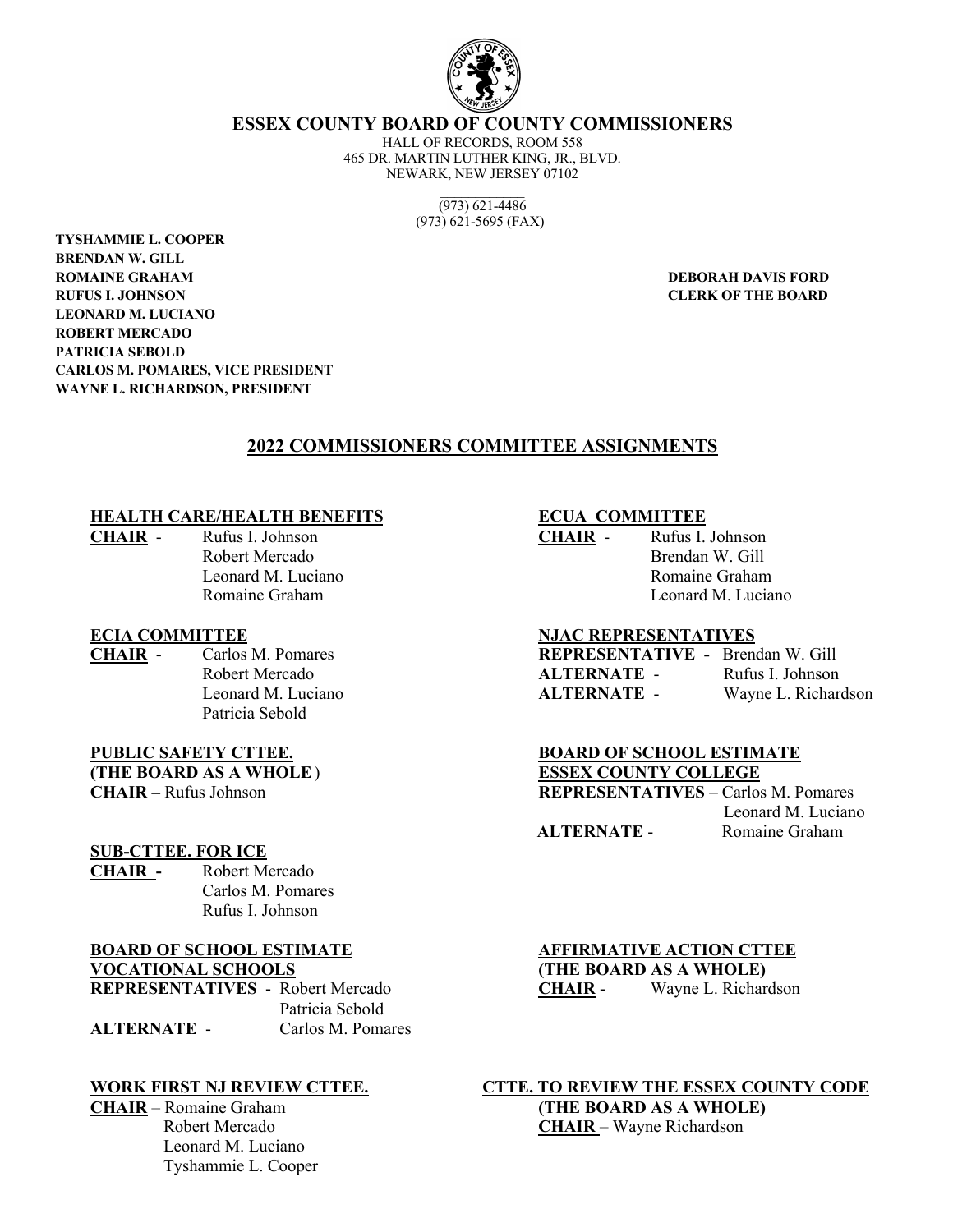#### **PARKS, RECREATION & CULTURAL AFFAIRS CTTEE DEER POPULATION CONTROL CTTEE.**

**CHAIR** - Rufus I. Johnson **CHAIR** - Leonard M. Luciano Wayne L. Richardson **Robert Mercado** Leonard M. Luciano Patricia Sebold

Robert Mercado **Robert Mercado** Romaine Graham

**(THE BOARD AS A WHOLE) CHAIR -** Wayne L. Richardson CHAIR - Tyshammie L. Cooper Carlos M. Pomares

## **BUDGET REVIEW COMMITTEE TRANSPORTATION COMMITTEE**

Robert Mercado Rufus I. Johnson

# **FINANCE COMMITTEE HOUSING & COMMUNITY (THE BOARD AS A WHOLE)**<br> **DEVELOPMENT COMMITTE**<br> **CHAIR -** Carlos M. Pomares<br> **CHAIR -** Carlos M. Pomares

**CHAIR -** Carlos M. Pomares **CHAIR –** Carlos M. Pomares

Romaine Graham Rufus I. Johnson Robert Mercado

**(THE BOARD AS A WHOLE)** (TNR)<br> **CHAIR** – Tyshammie Cooper (THAI

## **SUB-CTTEE. BANK REVIEW PROGRAM TRAP, NEUTER & RELEASE COMMITTEE**

**CHAIR –** Tyshammie Cooper **CHAIR –** Tyshammie Cooper Leonard M. Luciano Romaine Graham Rufus I. Johnson

#### **SUB-CTTE. TO REVIEW FUNDING FOR ELECTIONS COMMITTEE NONPROFITS CHAIR** – Brendan W. Gill

Tyshammie L. Cooper

**CHAIR** - Carlos M. Pomares **Leonard M. Luciano** Romaine Graham Romaine Graham Rufus I. Johnson Robert Mercado